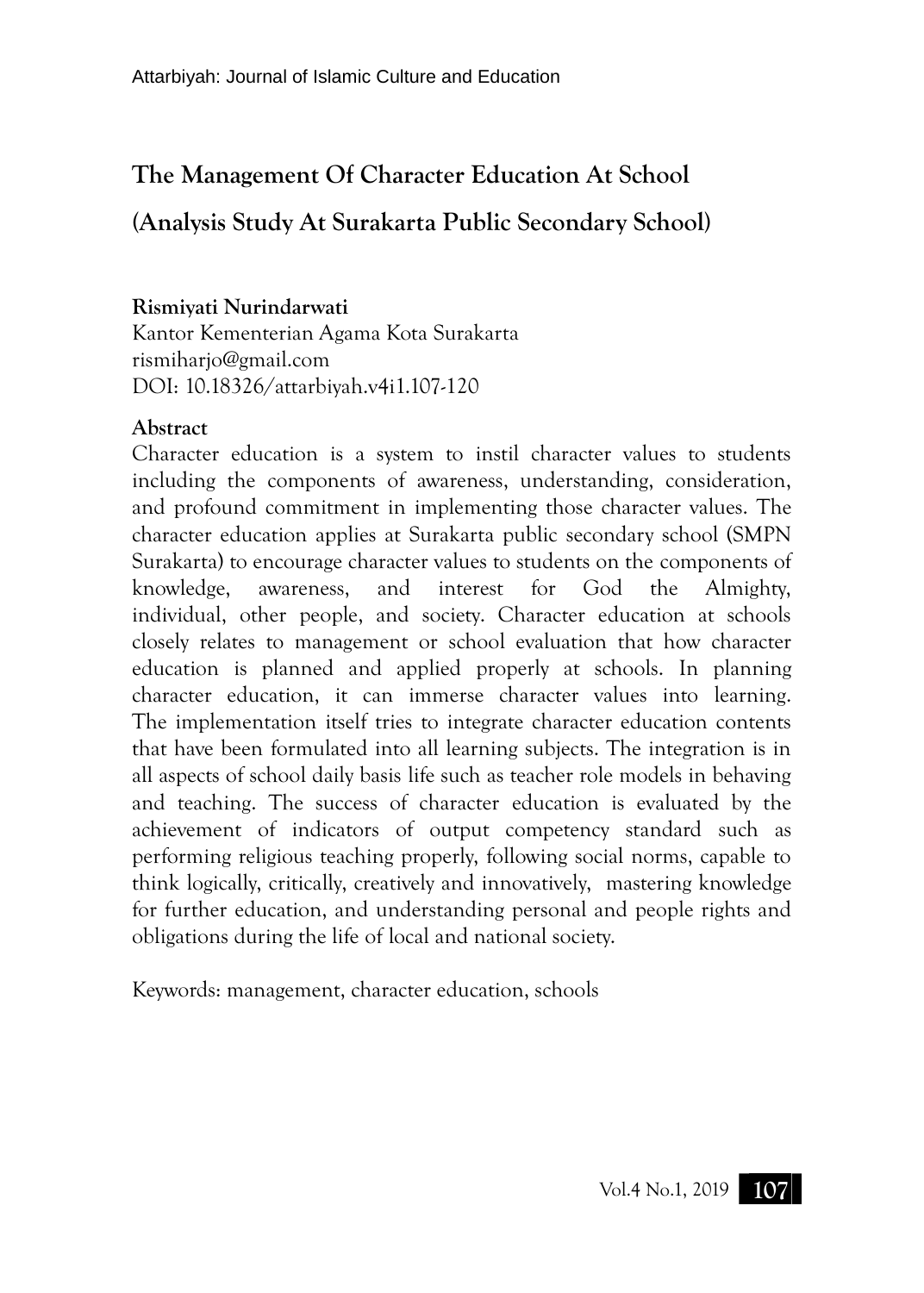#### **Introduction**

Indonesia requires adequate quantity and quality of human resources as the main support in development. In this sense, education plays an important role which is in line with the Act no 20 Year 2003 on national education system chapter 3. It states that national education system functions to develop skills, structure characters and prominent nation civilisation in order to uplift nation life. Meanwhile, chapter 1 asserts that education is an intentional and planned effort to create learning nuance and process, so students actively develop their potentials to have religious spiritual skills, self-control, society personality, noble characters, and skills needed by themselves, society, nation, and country . National education aims to develop students' potentials to be faithful and pious to God the Almighty, have noble characters, healthy, knowledgeable, creative, independent, democratic and responsible citizens.

Education is one of manifestations of dynamic and developed human culture, so the transformation and development in education becomes definite in line with the change of life culture. The transformation in terms of education improvement in all levels and fields is consecutively performed to anticipate the future. The objective of education is to structure competent and characterised individual. Therefore, the one will have a wide vision to achieve intended goals and capable to adapt fast and properly in any environment. The education itself motivates us to be better in all aspects of life. In order to achieve those functions and objectives, education in all levels including secondary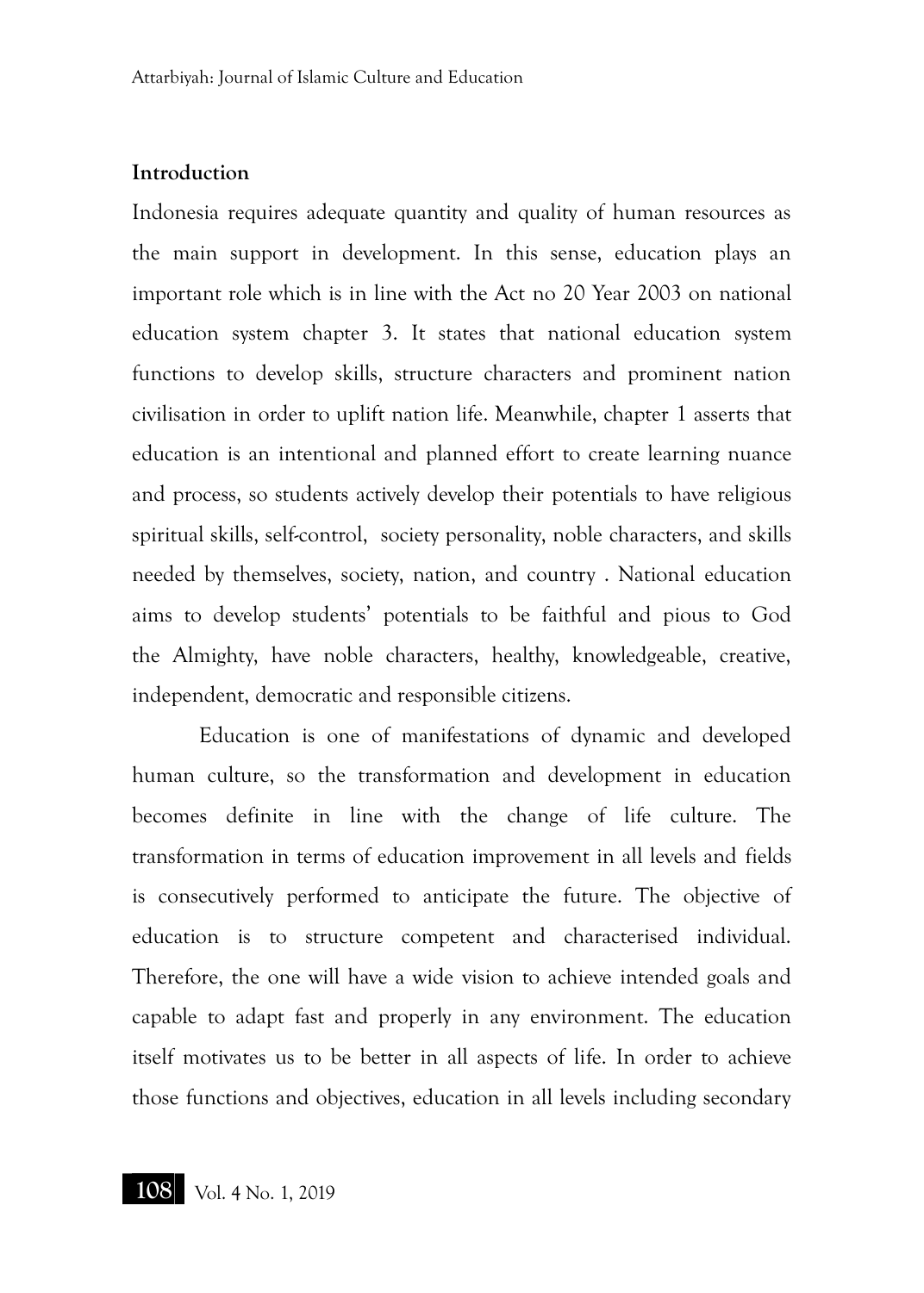school has to be organised well and systematically.

Character education is a system to instil character values to all school stake holders in order to acquire the components of knowledge, awareness or interest, and perform those values for God the Almighty, individual, other people, and society becoming human as a whole.

In character education at schools, all stakeholders must involve including the content of curriculum and evaluation, the quality of management correlation or learning subject organisation, school management, activity or extracurricular implementation, the use of structure and infrastructure, funding and working ethos of all school members and surroundings.

Character education at school also closely relates to management and school evaluation. The management means how character education is arranged, performed, adequately evaluated within educational activities at schools. The management includes intended values, curriculum, learning, evaluation, teachers and teaching staff, and related components. Thus, school management becomes effective media for character education at schools.

This research aim to reveal several important issues namely (1) understanding the concept of character education management at Surakarta public secondary school (SMPN Surakarta); (2) understanding the planning of character education at SMPN Surakarta; (3) understanding the implementation of character education at SMPN Surakarta; and (4) understanding the evaluation of character education at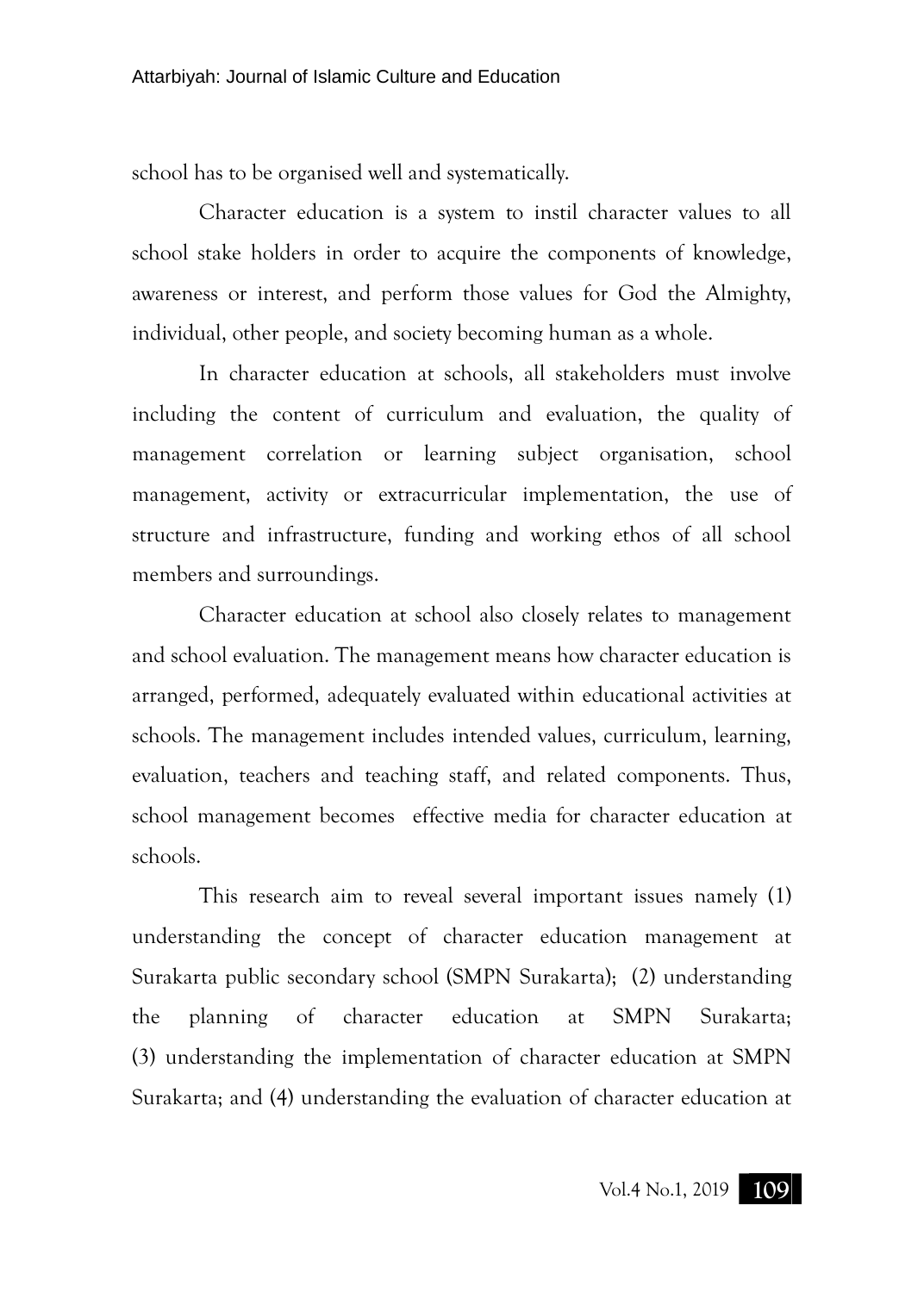## SMPN Surakarta.

#### **Methodology**

This study belongs to qualitative research which is phenomenologist. By using qualitative approach, this research aims to describe and find out comprehension on the management of character education in SMPN Surakarta. Qualitative research relates to non-numerical data, but they mainly come from library research of observation, interview, field notes, and documents. The researcher applies qualitative method in order to comprehend the phenomena, occurrence, and symptom evaluated on the aspects of concepts, planning, implementation, and supervision for character education in SMPN Surakarta.

The data analysis applies the following procedures:

- 1. Data collection uses observation / field exploration, interview and documentation. The collected data are edited, sorted out, and analysed descriptively.
- 2. Data reduction is conducted by selection, emphasising, simplifying, and removing the unrelated data.
- 3. Data presentation is an information sequence which is organised to lead the conclusion.
- 4. Conclusion or verification is by having data collection at the first place, reduction and data presentation, and respectively qualitative data analysis for thorough and accurate conclusion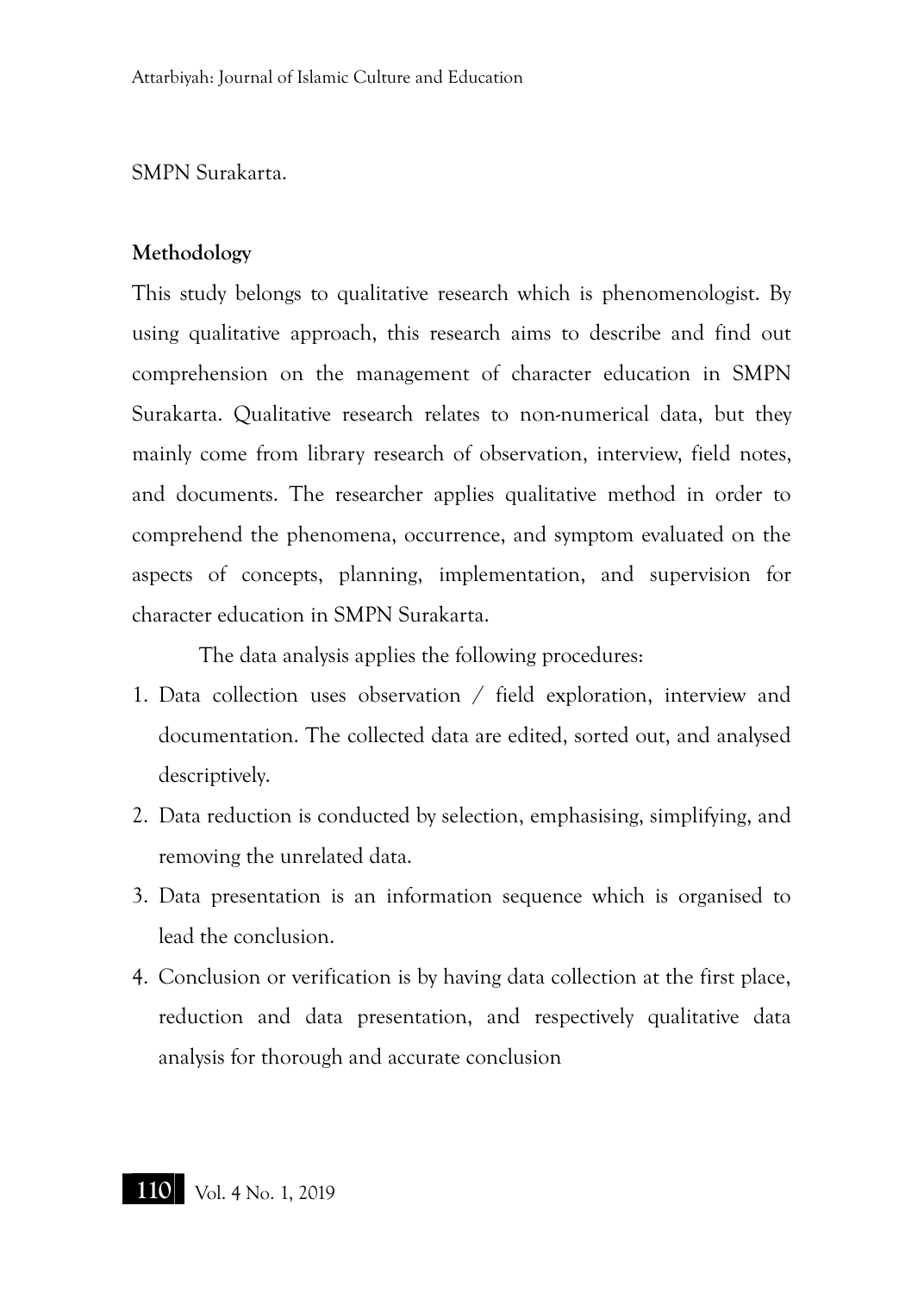#### **Discussion**

According to George R. Terry, management is typical process quality consisting behaviours, planning, organisation, movement and control to define and achieve the goals in the use of human and other resources.

From that definition, management is the process of activities consisting planning, organising, movement and evaluation or supervision that have been arranged previously in order to effectively and efficiently meet the objectives.

Character education at school closely relates to management or school organisation. The management is about how character education is planned, organised, actualised, and evaluated in educational school activities.

#### *The planning of character education at SMPN Surakarta*

Planning is the whole process of defining all activities to perform in the future in order to achieve the intended purposes. Character values derived from religions, Pancasila, culture and national education goals become the main standard summarised in the items of output standard competencies and secondary material subjects for internalisation toward students.

The implemented character values include the ones related to God the Almighty 18 Being religious is attitude and behaviour in practicing religion teaching and tolerates the practice of other religions.

The character values related to individual are namely

1. Honesty is behaviour on the basis of spirit of becoming truthful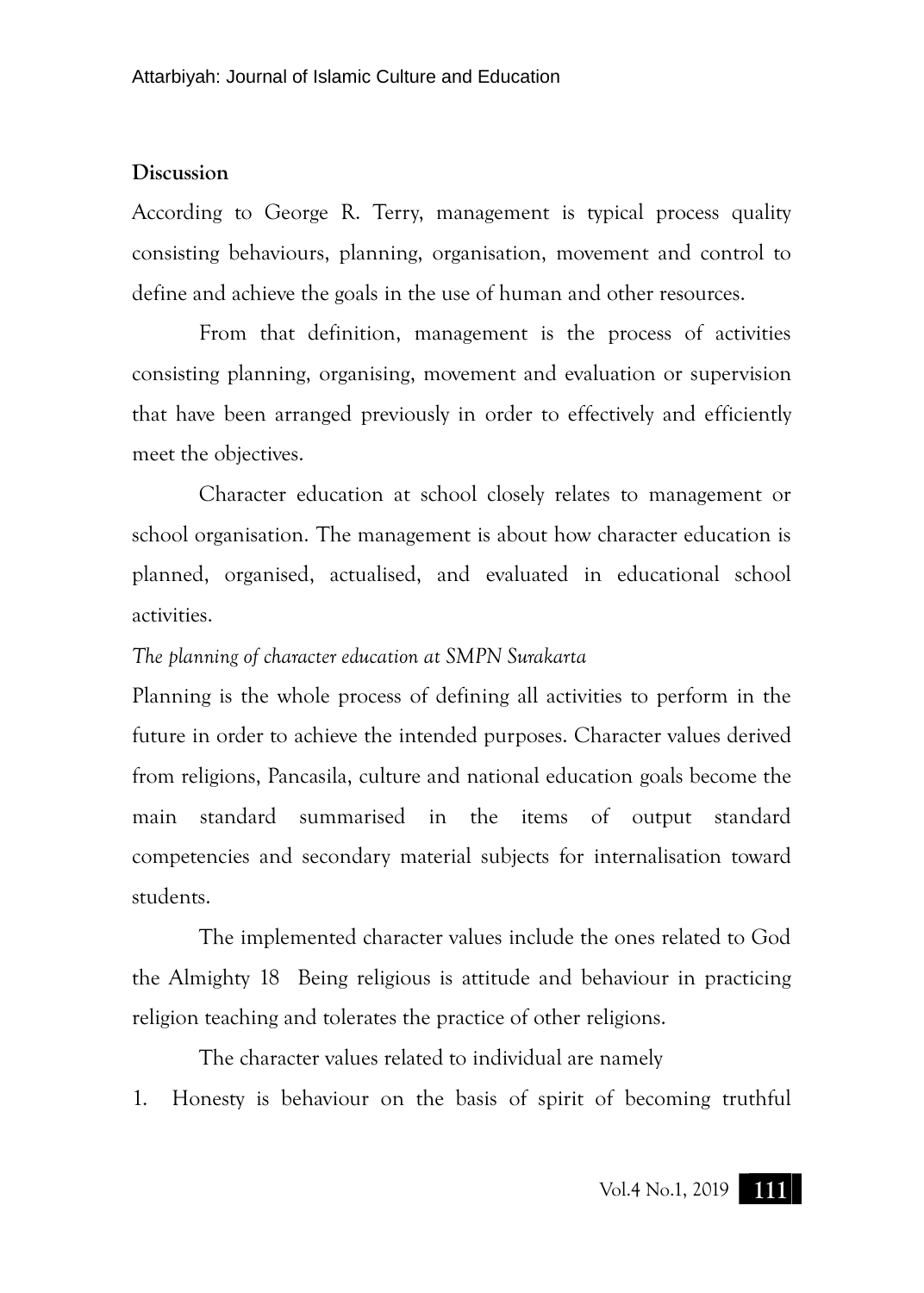personal in the words, conduct, and performance.

- 2. Responsibility is individual attitude and performance to accomplish duties and responsibility to oneself, society, country, and God the Almighty.
- 3. Discipline is an action displaying orderly and obedient behaviour towards rules and order
- 4. Creativity is a matter of thinking and doing something to create new things or alternatives
- 5. Independence is attitude and behaviour of counting more on oneself in doing the tasks.
- 6. Being tolerate is attitude and behaviour that considerate the diversity of religions, races, ethnics, arguments, actions and attitude.
- 7. Working hard is an action following and taking the rules.
- 8. Curiosity is behaviour and action in probing the details of something.
- 9. Teachable is attitude and behaviour of eagerly pursuing new knowledge.
- 10. Thinking logically, critically, creatively, innovatively. The character values related to other people are namely
- 1. Being aware on personal and people rights and responsibility
- 2. Appreciating works and motivating others
- 3. Following social norms
- 4. Being democratic
- 5. Well behaved to people

The character values related to surrounding is being concern with social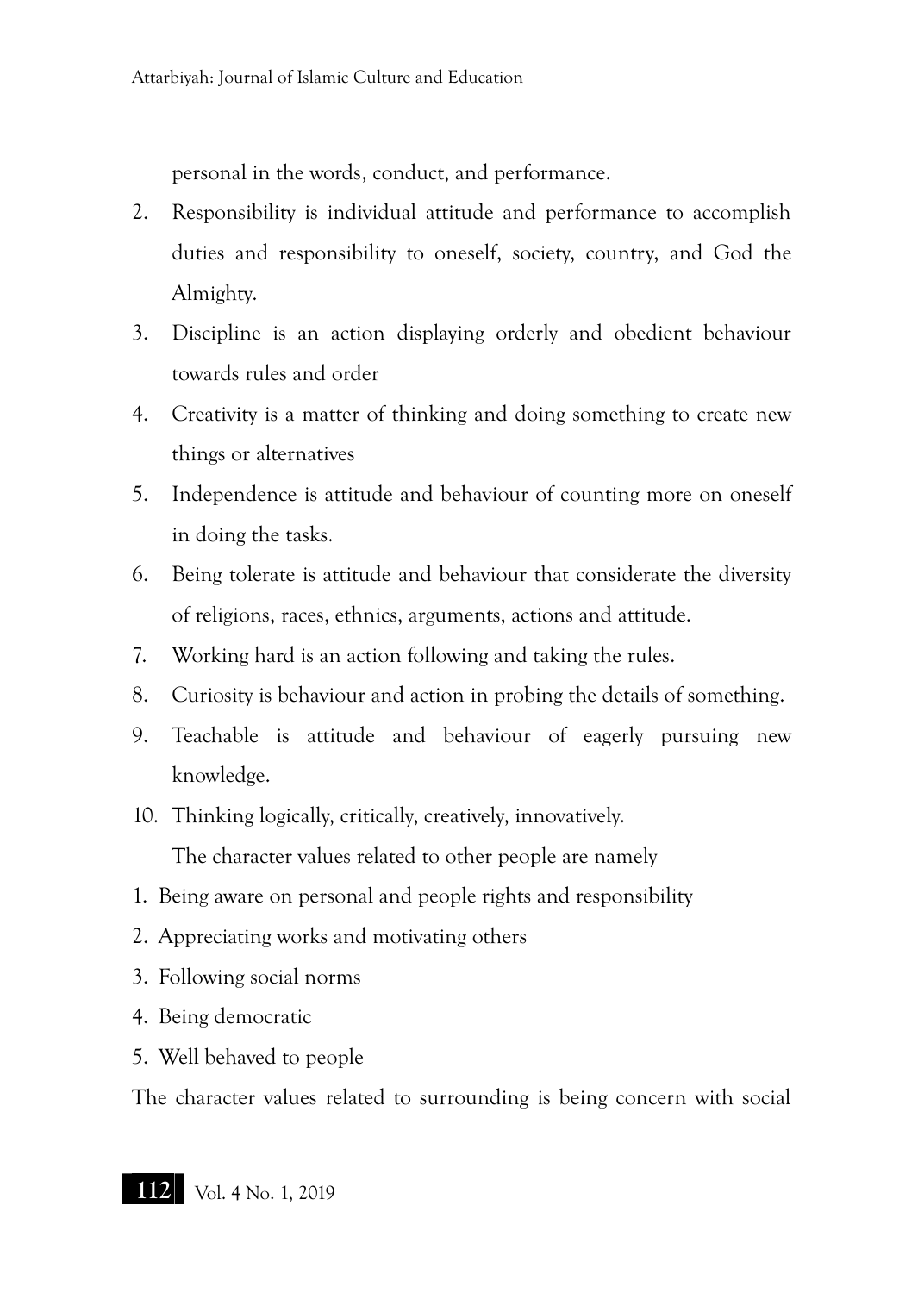life condition and neighbourhood.

The character values related to nations are as the following:

1. Being patriotic and steady to defend the nation.

2. Considerate the diversity of the nation components.

The character values have to instil in creating character education at school. Further, it can be integrated into teaching and learning.

In learning, there are three terms; approach, method, and learning technique. Learning approach is typically general related to a set of assumption of learning standards. Whereas, learning method is a comprehensive planning in presenting learning materials systematically. Learning technique is specific activities implemented in the class based on approach and method taken.

In the structure of secondary school curriculum, each learning material basically has character aspects. However, there are two subjects that substantively have direct correlation with the development of attitude and noble characters; religious teaching and civic education. Those subjects explicitly evaluate values, integration of characters in the learning subjects in SMPN Surakarta that lead to value internalisation into daily basis behaviours during the learning process through the stages of planning, actuating, evaluation or controlling.

*The actuation of character education at SMPN Surakarta*

The program of character education in 2013 curriculum possesses many issues including structures, infrastructures, teacher, teaching staff, and students.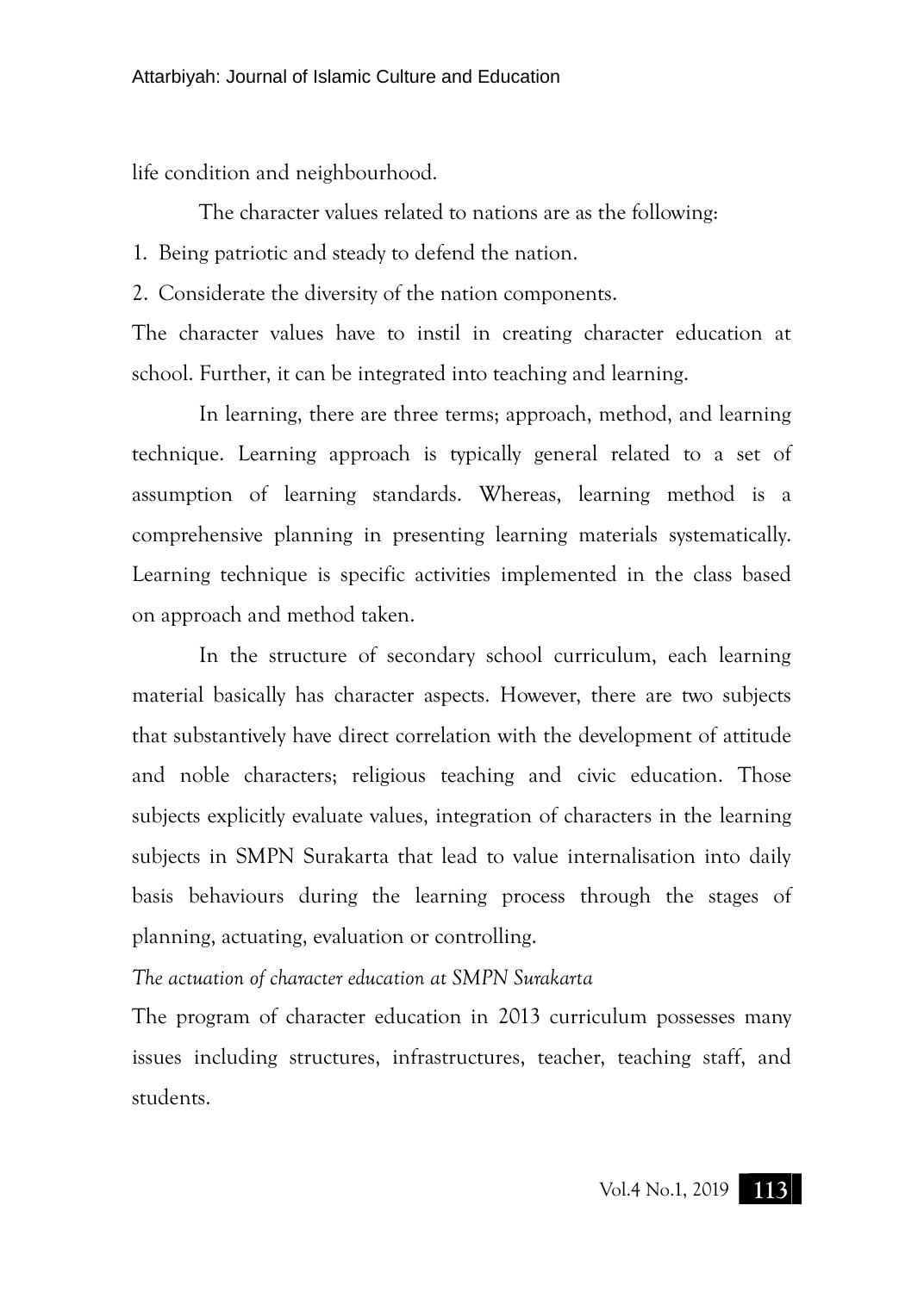The actuation is an activity of realisation into action in order to achieve the goal effectively and efficiently for values The stage of actuation becomes the main activity of character education.

The implementation of character education at schools needs to get through several steps such as:

- 1. Integrating the contents of character education that have been formulated into all learning subjects.
- 2. Integrating character education into daily school activities.
- 3. Developing communication, collaboration between schools with parents.

Many values that are important to instil to students can be integrated to the most appropriate learning subjects. Every learning subject will focus on the main value that relates to the characteristic of the learning subject. The effort is trying to orient the main value into certain learning subjects.

| $\rm No$      | Subject            | <b>Main Value</b>                                 |
|---------------|--------------------|---------------------------------------------------|
| 1             | Religious teaching | Religious, honest, well mannered, discipline,     |
|               |                    | teachable, responsible, confident, consider the   |
|               |                    | religion diversity, following the social norms,   |
|               |                    | hard work, caring, healthy life style,            |
| $\mathcal{L}$ | Civic education    | Nationalist, democratic, honest, following social |
|               |                    | norms, considering personal and people rights     |
|               |                    | and obligation                                    |
| 3             | Indonesian         | Thinking logically, critically,<br>creatively,    |
|               | language           | innovatively, confident, responsible, curious,    |
|               |                    | well mannered, nationalist                        |
| 4             | Social science     | Nationalist, considering religion diversity,      |
|               |                    | thinking logically, critically, creatively and    |
|               |                    | normatively, concern with social life and         |
|               |                    | surrounding, possessing entrepreneurship          |

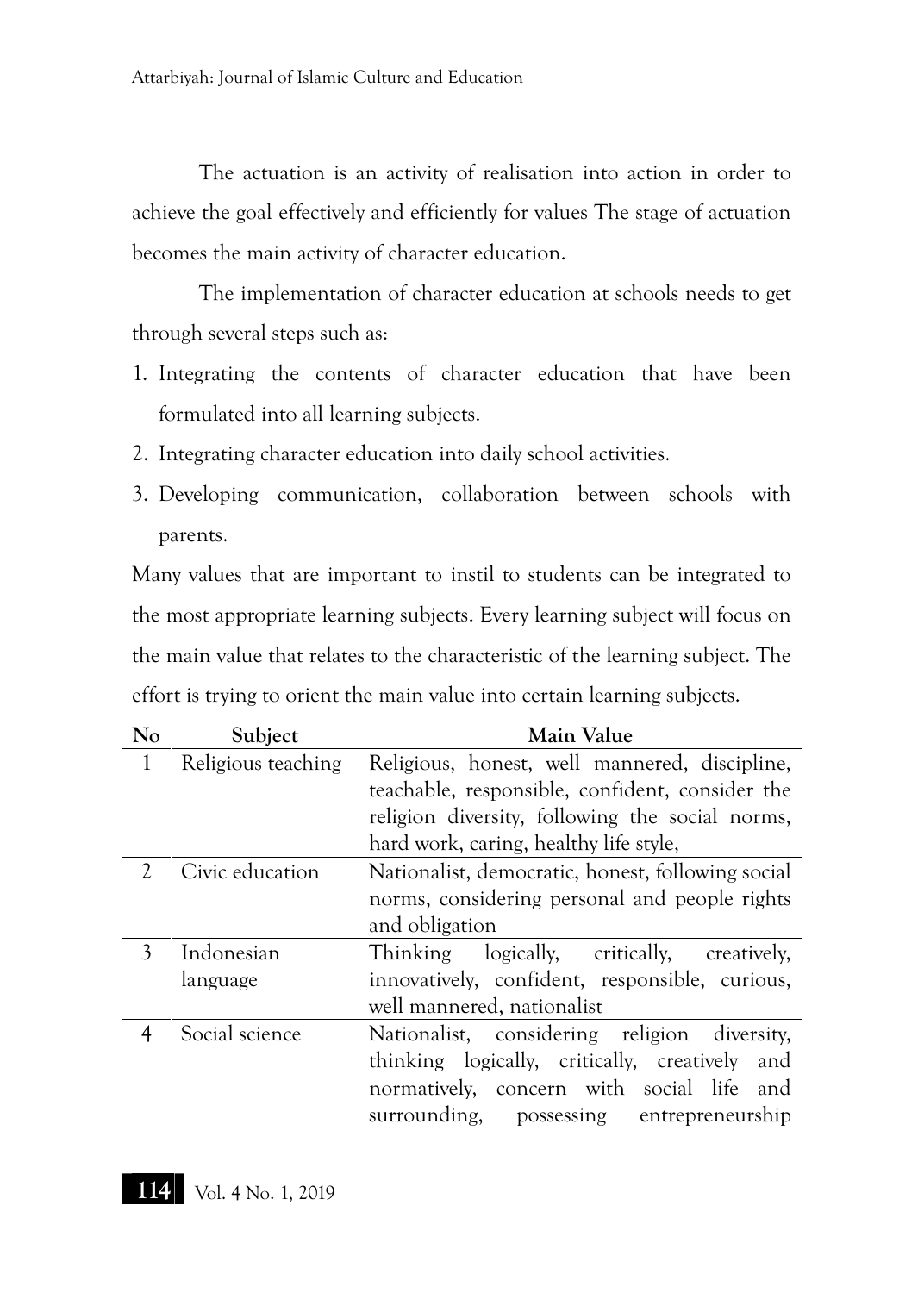|    |                   | spirit, honest, hard work.                           |
|----|-------------------|------------------------------------------------------|
| 5  | Natural science   | Curious, thinking logically, critically, creatively, |
|    |                   | healthy life style, considering religion diversity,  |
|    |                   | discipline, independent, responsible, peaceful       |
| 6  | English language  | Considering religion diversity, confident, well      |
|    |                   | mannered, independent, following<br>social           |
|    |                   | norms.                                               |
| 7  | Art and culture   | Considering religion diversity, nationalist,         |
|    |                   | respecting people works, honest, curious,            |
|    |                   | discipline, democratic                               |
| 8  | Sports and health | Healthy life style, work hard, discipline, honest,   |
|    |                   | confident, independent, respecting people            |
|    |                   | works and achievement.                               |
| 9  | Hard skills       | Thinking logically, critically, creatively,          |
|    |                   | innovatively, independent, responsible,              |
|    |                   | respecting people works.                             |
| 10 | Local subject     | Considering religion diversity, respecting           |
|    |                   | people works, caring and nationalist.                |

Those main character education values are distributed into learning materials in SMPN Surakarta. On the other hand, the issues remain as in the following

- a. Teacher understanding on the concepts of character education has not been comprehensive. Several of them have less concern with the actuation of character education.
- b. There are also some teachers with insufficient competence to integrate the character values into the subject that they teach

To deal with the issues, the school principal conducts coordination meetings and gives explanation to the teachers on the importance of character education at schools.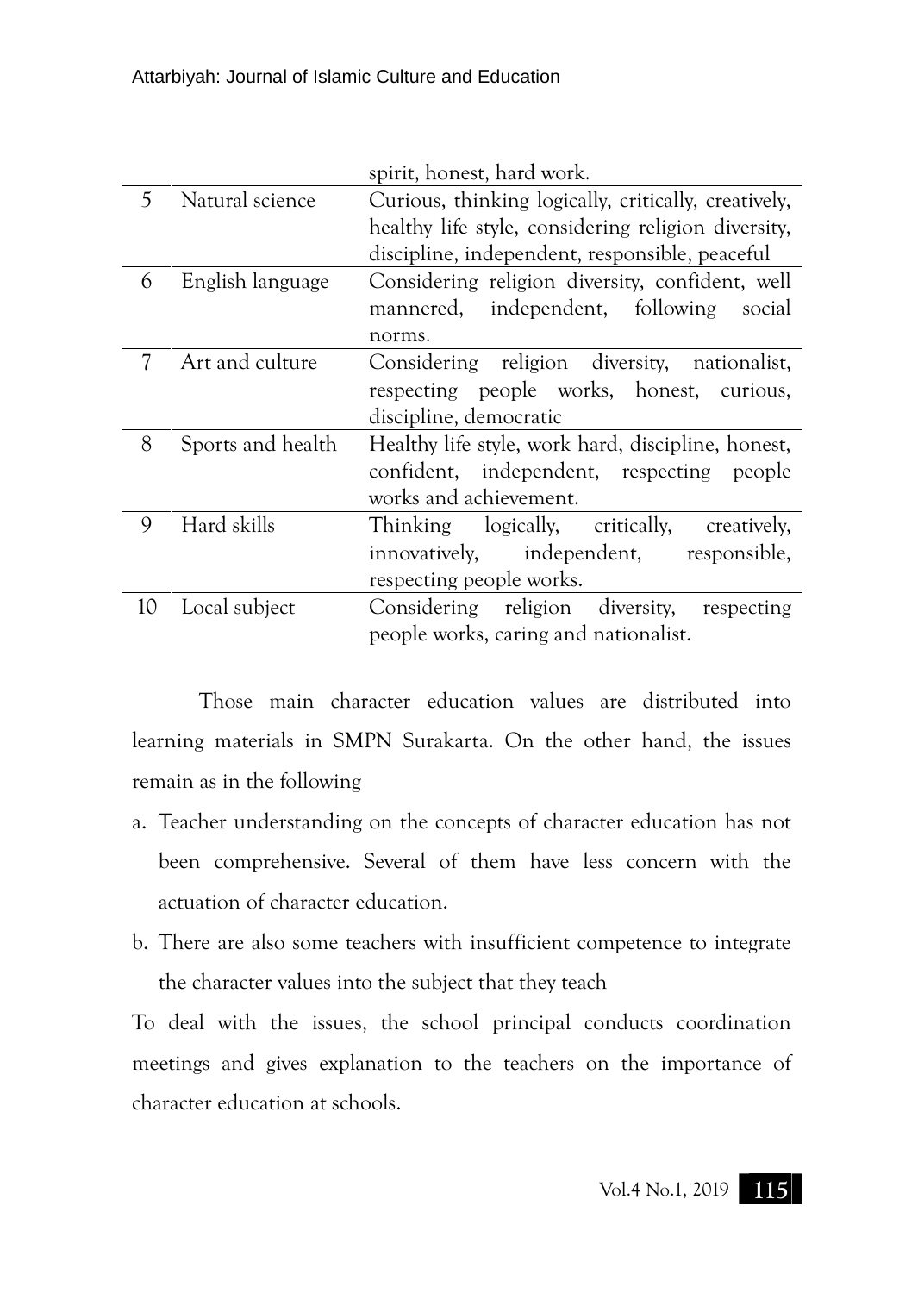Besides, the principal has the teachers to take part in seminar or workshop held by state educational bureau to comprehend and implement character education at schools.

In the meeting of MGMP (regular teacher meeting on specific subject learning), school principals always assign teachers to take part in MGMP based on their subject teaching. During the discussion of character education, some teachers explain and share their experience in internalising character education values in their schools.

By the meeting, each teacher and practitioner are capable to understand and possess significant competency to internalise character values at schools.

4. Integrating character education in daily school activities

a. Implementing role modelling

The habituation of becoming role models is an activity of daily basis attitude for replication. The models are attitude and behaviour of teachers, teaching staff, and students by exemplifying proper conduct such as discipline and tidiness, politeness, compassion, caring, honesty, industrious, proper language etc.

b. Regular drill

It becomes one of character education activities integrated with daily basis school activities such as prayer, ceremony, cleaning maintenance of Friday tidiness etc.

- 5. Developing community with parents
	- a. School collaboration with parents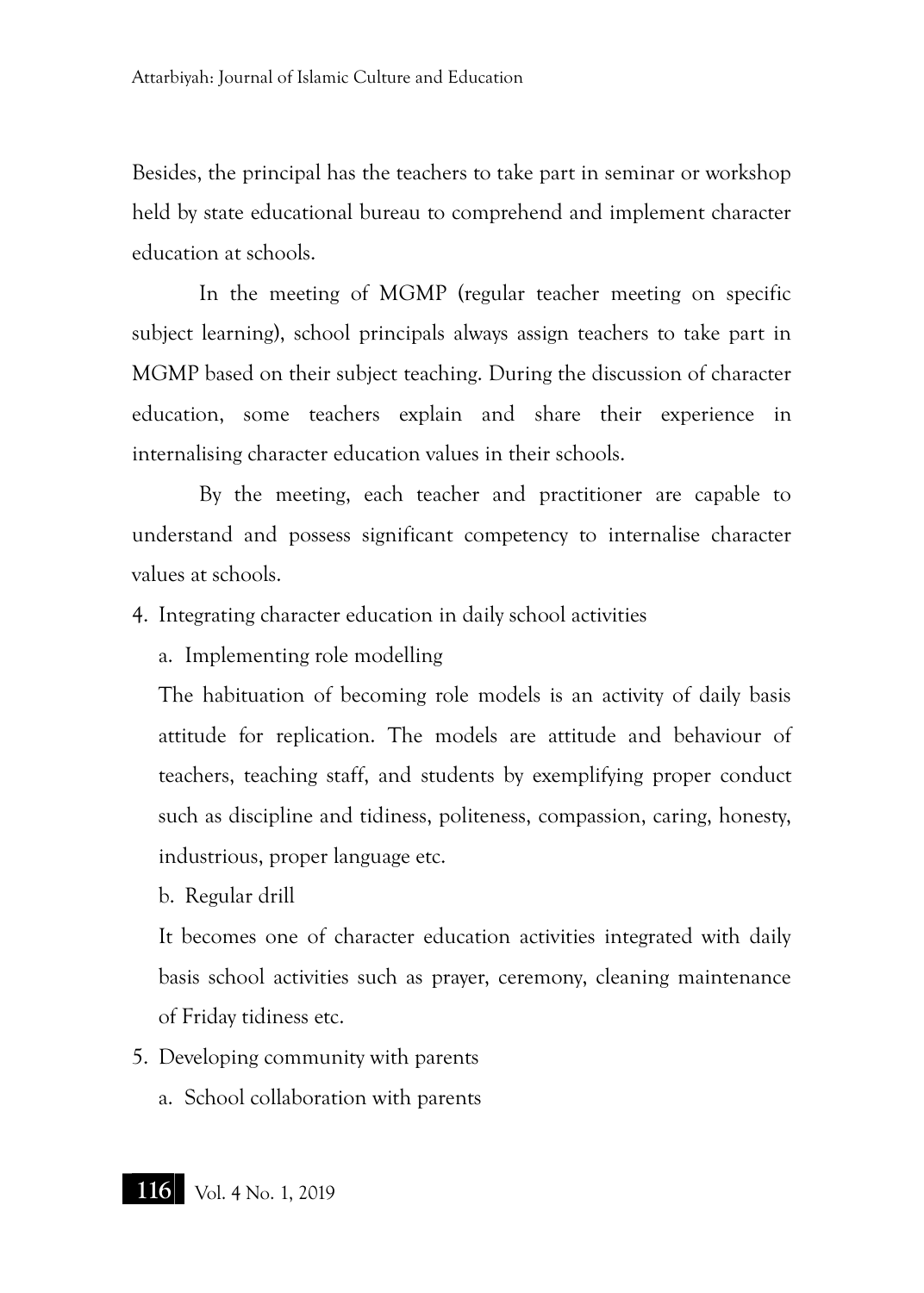The collaboration is in the hope of creating delighted, peaceful, and conducive ambience. So that it creates the atmosphere supporting character education. All roles of school stake holders become important aspects to support in creating the conducive nuance for character education.

b. School collaboration with surroundings

It is in need to have such collaboration. If school condition is safe, comfortable, well regulated, the learning process will be running orderly and enjoyable. Therefore, students are capable to think logically, critically, creatively, innovatively following the goals of character education.

## *The evaluation of character education at SMPN Surakarta*

The evaluation is an effort to gain variety of information periodically and simultaneously on the process and result of development and improvement of student characters.

The purpose of evaluation is to measure the achievement of formulated values toward the minimal standards that have been developed and instilled at the school, so they can be internalised, practiced, applied, and maintained in the daily basis.

The success of the character education program can be seen from the indicator achievement by students as mentioned in the output competence standard for secondary school namely: 21

1. Students practice the religious teaching that they adhere to on the basis of youth development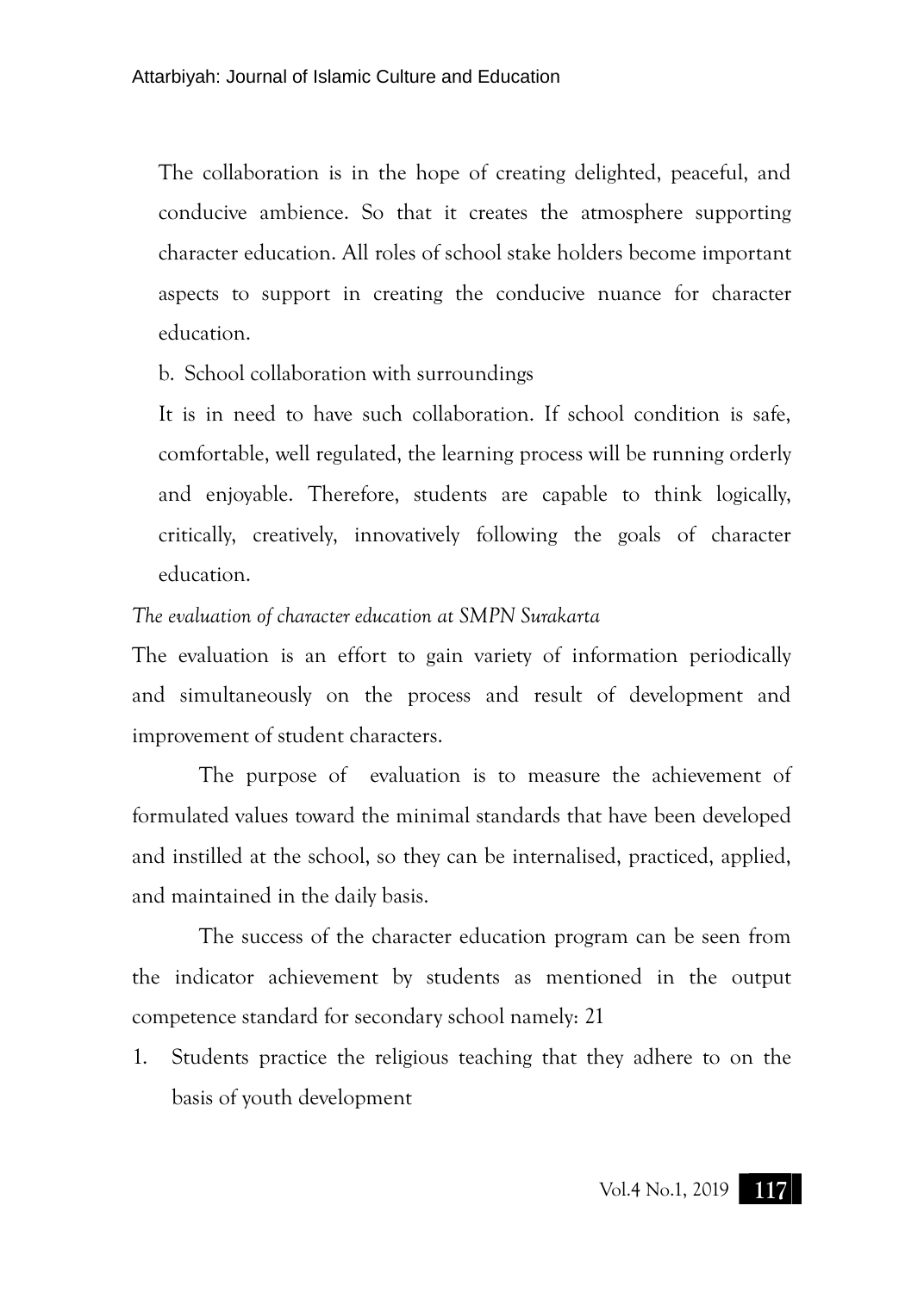- 2. Demonstrating confidence
- 3. Following current social norms
- 4. Considering religion, culture, ethnic, race, and group diversity.
- 5. Having logic, critical, creative, innovative thought
- 6. Being able to learn independently
- 7. Being able to analyse and solve issues
- 8. Implementing healthy life style
- 9. Being able to communicate and interact effectively and politely
- 10. Understanding personal and people rights and obligation during the interaction with society, and respecting different opinions.
- 11. Considering cooperation and national culture
- 12. Possessing entrepreneurship spirit
- 13. Demonstrating eagerness in reading and writing
- 14. Mastering related knowledge to take further education

The evaluation of character education emphasises more on the acceptance of the values into daily attitude and behaviour. The method of evaluation of character education can be conducted by all teachers during learning process or out of process, inside or outside the class by having observation and note taking.

# **Conclusion**

From the previous discussion, the researcher concludes as follow:

1. The character education at SMPN Surakarta is a planning system of character values for students including the component of knowledge,

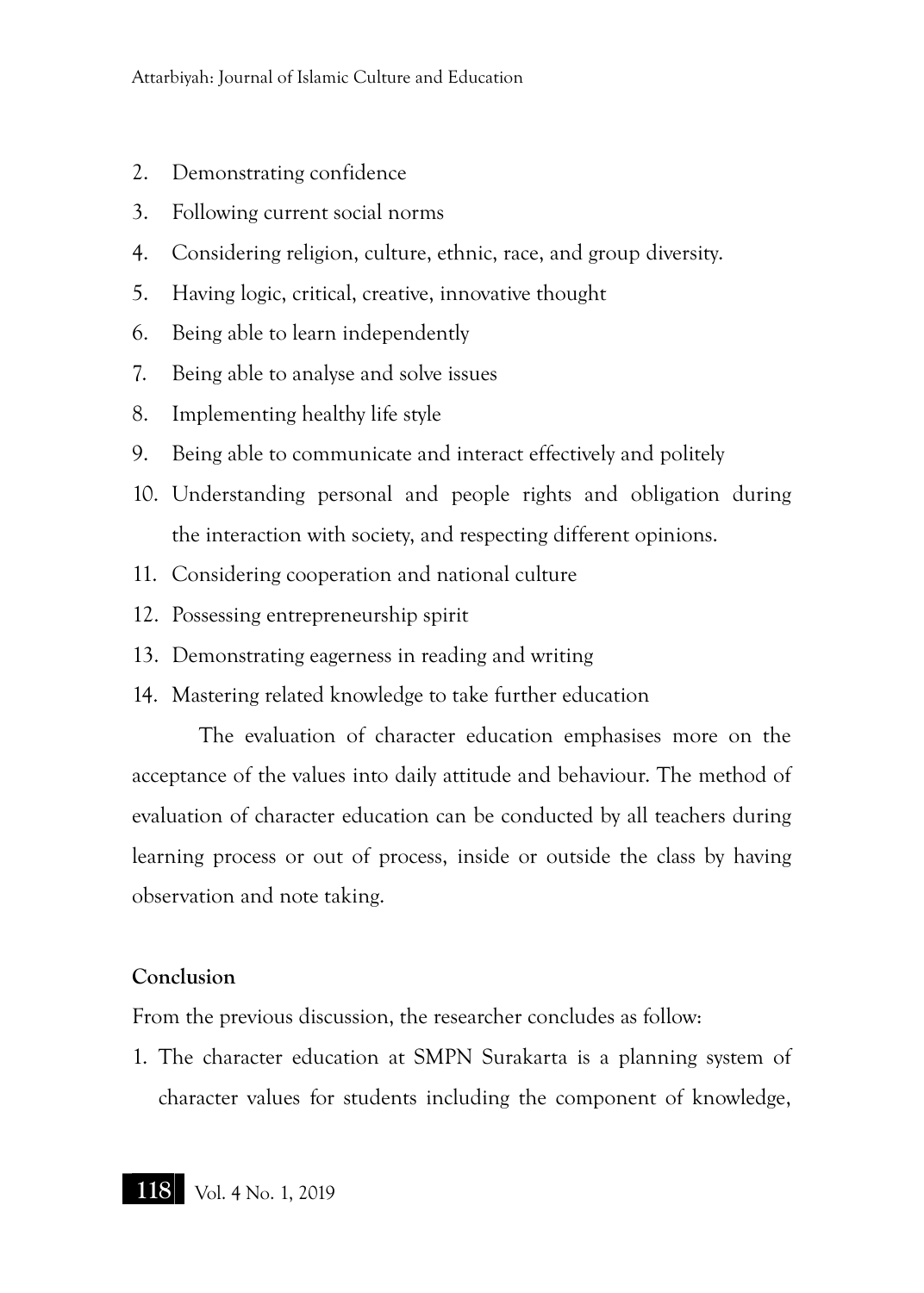awareness, understanding, interest and action devoting those values for God the Almight, oneself, other people, and society. The actuation of character education closely relates to school management.

- 2. In the implementation of character education, it is through the stages of planning, organising, actuating, and controlling or evaluating, so the principles of character education are actualised and the purposes are achieved properly.
- 3. In planning the character education, the school integrates the character values with all learning subjects. All teachers apply the character education by integrating those values into the learning subject they taught. By so doing, the values will be internalised and comprehended easily. Thus, the students are capable to simply practice.
- 4. To evaluate the success of the character education at school, teachers can examine students during the learning process inside or outside the classes. Therefore, the achievement can be pictured from the reach of achievement indicators as in the output competence standard.

## **Bibliography**

- Ara Hidayat dan Imam Machali, Pengelolaan Pendidikan, Bandung, Educa, 2011.
- Anton Athoilah, Dasar-Dasar Manajemen, Bandung, Pustaka Setia, 2010
- Abdul majid dan Dian Andayani, Pendidikan Karakter Perspektif Islam, PT. Remaja Rosdakarta, 2011.

Akhmad Maulana dkk, Kamus Ilmiah Populer, Yogyakarta, Absolut, 2004.